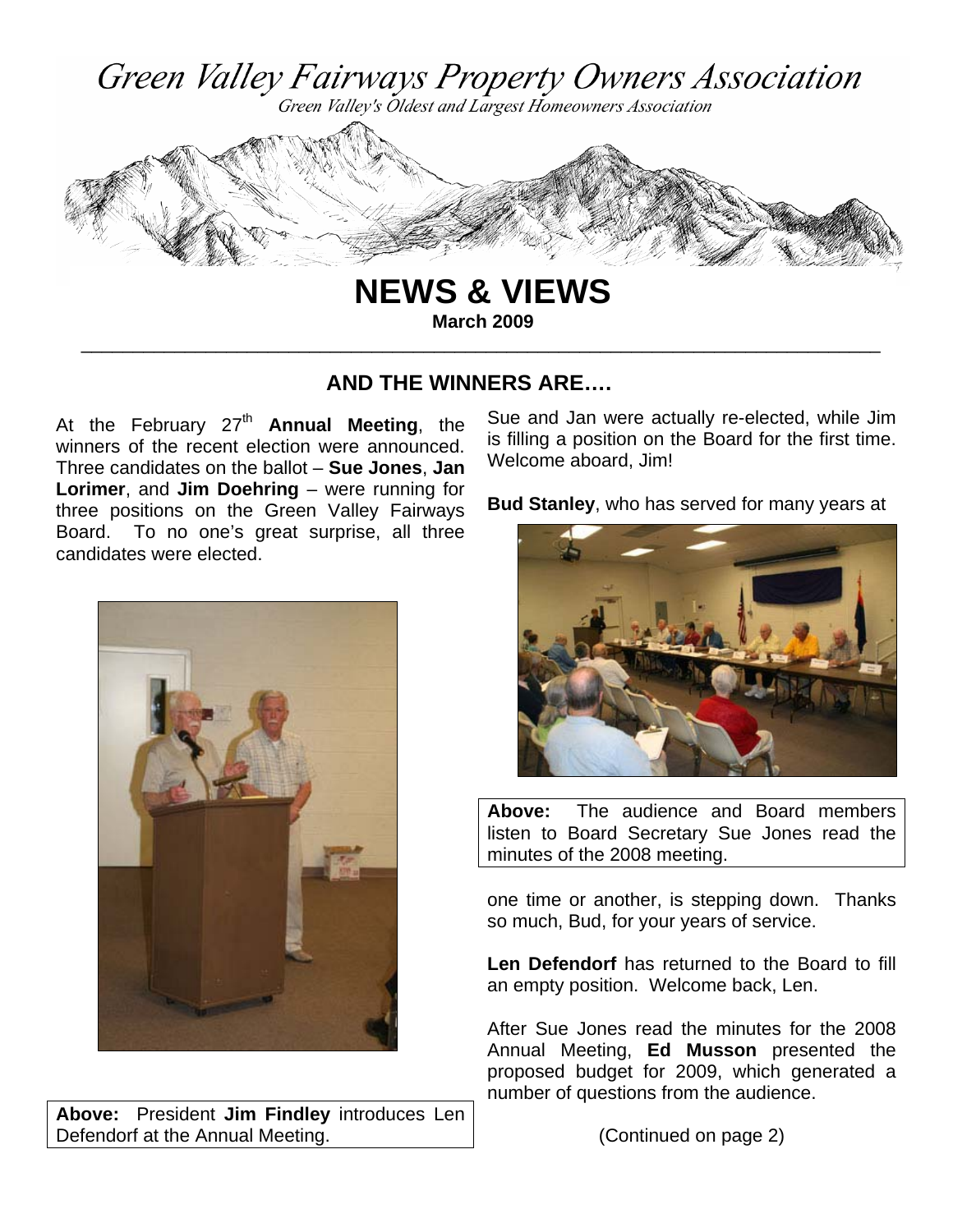### **Annual Meeting** continued

Ed explained that some items, such as telephone expenses, were lumped together under Administrative Expenses, but that next year he hopes to be able to break the expenses down in more detail.

During the portion of the meeting dedicated to audience participation, a number of questions were asked about weed control. **Jim Ellis**, our Deed Adherence Officer, reminded people that this is the time of year to put down a preemergent chemical to control weeds, such as a product called **Amaze**, which prohibits many weed seeds from germinating. It's not terribly expensive, and can be purchased from outlets such as Home Depot.

Several people were concerned about other members who are too elderly and/or financially unable to apply a weed control product. It was suggested that some local churches might help elderly members. One member also recommended calling groups that do volunteer work, such as Scout troops.

The speaker from the Green Valley Fire Department was unable to attend the meeting, so



Vice President **Carol Kay**  spoke instead. Carol volunteers on a regular basis for Fire Corps, a division of the Fire Department. Fire Corps handles a number of non-emergency jobs, such as installing lock boxes,

removing snakes, and changing batteries in smoke detectors for people unable to do this.

- IF YOU NEED THE BATTERIES CHANGED IN YOUR SMOKE ALARM,
- IF YOU HAVE A DANGEROUS SNAKE IN YOUR YARD:

#### **CALL 629-9200**

- IF YOU NEED INFORMATION ON AMBULANCE CONTRACTS,
- IF YOU NEED INFORMATION ON LOCK BOXES: **CALL 625-3763**

Fire Corps installs fire hydrant markers. All the fire hydrants in the GV Fairways subdivisions have been so marked.

Carol also provided DVDs (to help people learn more about snakes), along with informative handouts from Fire Corps for interested audience members.

The Board will elect new officers from within its ranks at the March meeting.

About 60 people attended the Annual Meeting.

## **NEW WEB MASTER**

Meet **Chuck Hill** who has kindly volunteered to handle the GV FPOA Website.

If you didn't know this already, you will find our Website by typing in the following address:

## **http://www.gvfairways.com**

Chuck has already made some amazing changes to the Website. The Website currently has:

- $\checkmark$  A *Home Page* with a mission statement.
- 9 An *About Us* page that includes a list of the usual suspects, i.e. members of the Board of Directors and others who help with GV Fairways affairs.
- $\checkmark$  A map to help people navigate the Fairways and an active thermometer showing the current temperature!
- $\checkmark$  A list of documents you may want to read or download, such as newsletters, the CC&Rs, our by-laws, etc.

All the pages are beautifully illustrated with gorgeous color photos taken in and around our subdivisions.

Chuck is working on much more, including links to other websites you might want to access. Keep visiting the Website for the latest updates.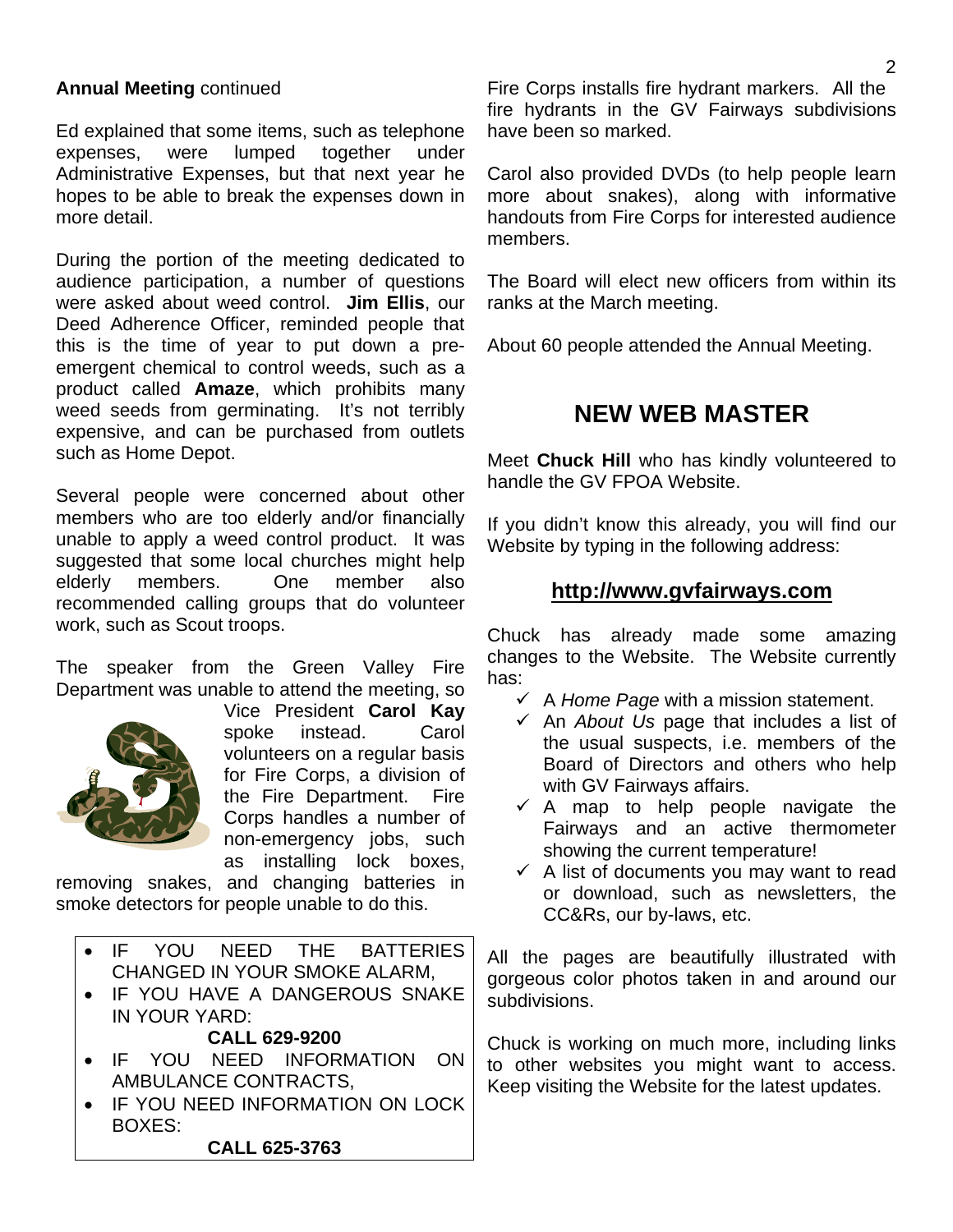# **NEWSLETTER UPDATE**

Due to the large number of people who want paper copies of the newsletter, we will continue mailing them out to everyone.

We will also continue to provide the newsletter on our Website. So now you have two ways to read the newsletter: online and in a paper copy. Remember, the paper copy will not have color photos or graphics. That is just too expensive. But you can get the newsletter in color online.

However, if you would prefer not to receive the newsletter as a paper copy, we would love to hear from you. And toward that end, we have a new form for you! Yes, we can hear your excitement. One more form to fill out. Oh, joy!

In the last few issues of the newsletter, we asked people to fill out a form if they wished to receive a paper copy of the newsletter. It appears this was very confusing for many people.

So now we have come up with a new form for people to fill out and return to us if they wish to be reminded when a new issue is posted at the Website. This form will ask you for your e-mail address. We'll send interested members a reminder each time a new issue is posted at the Website.

At the end of the newsletter is the small and really simple form. We've left room for two e-mail addresses because in some households each spouse has his and her own e-mail address.

Please fill out the form and mail it to GVFPOA at PO Box 28, Green Valley, 85622.

Just for the record, did you know that we can use that e-mail list for other reminders, including safety tips, warnings, and any newsworthy item that we want to speed your way?

 So giving us your e-mail address is really a good idea, and just for the record, we will not send you any junk mail! No, not even jokes.

# **RULES ON RENTALS**



Homeowners who rent out their homes to others are being asked to have their tenants sign a lease that clearly covers

the same information we find in our CC&Rs.

For example:

- $\triangleright$  The owner is responsible for the actions of his/her tenant.
- $\triangleright$  The tenant is subject to the same rules and regulations as the owner.
- $\triangleright$  A minimum rental period should be stated to avoid transient occupancy.

A written lease or agreement between owner and tenant should be required.

The lease should contain language indicating that the tenant has received a copy of the homeowner's CC&Rs and Bylaws and agrees to abide by them. (**Note:** You can print out copies of the GV FPOA CC&Rs online at our Website.)

The lease should state occupancy limits.

A copy of the lease agreement should be filed with the association and contact information should be provided in the event the association needs to reach the homeowner.

By the same token, other members of the homeowners' association, and most especially the tenants' neighbors, should remember that tenants have the same rights and privileges as homeowners.

**Tenants should be treated with the same kindness, dignity, and respect as homeowners.** It is important for us all to treat each other with good will. A person who rents today may end up buying a home in the neighborhood tomorrow.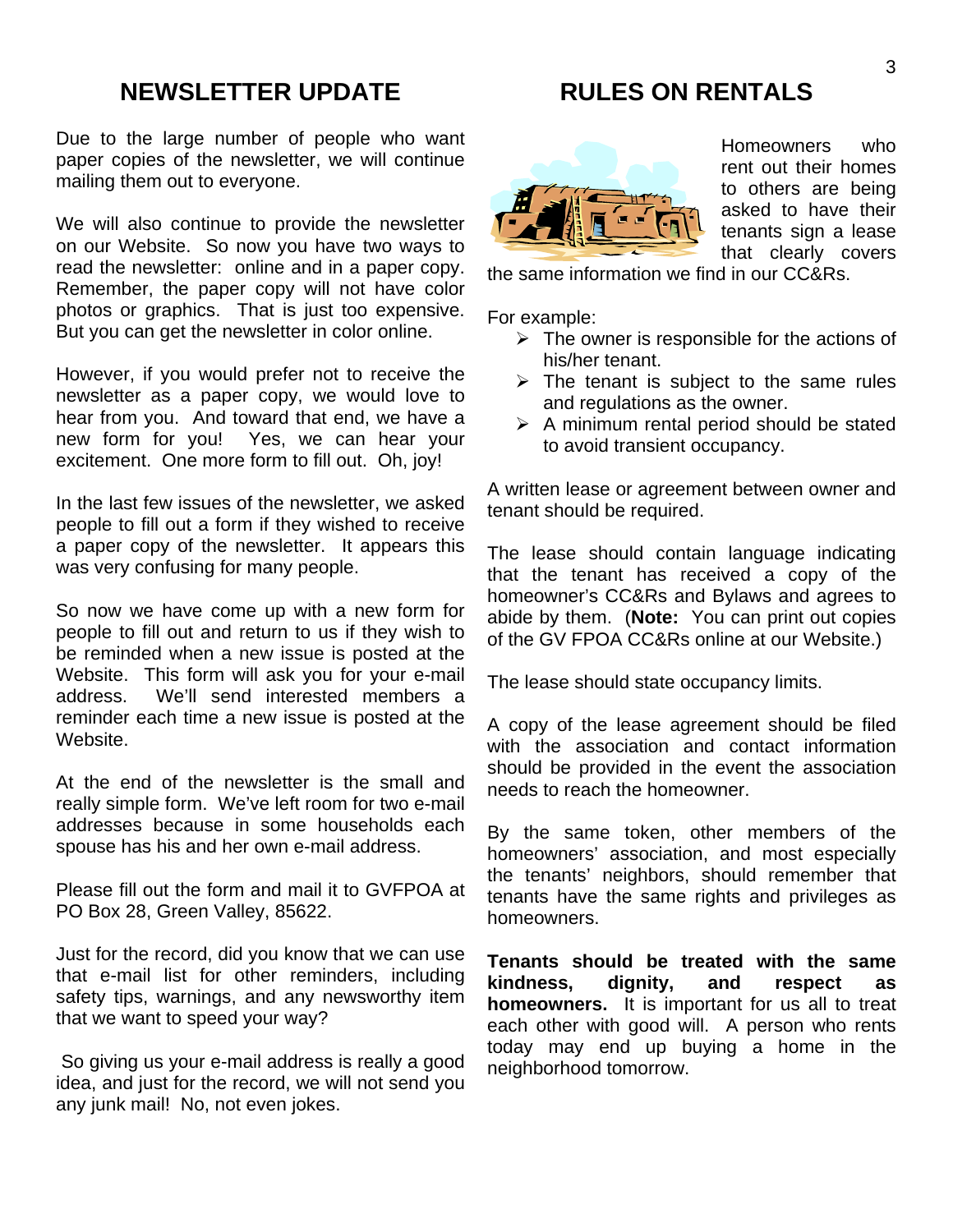

# **WARNING: CUPBOARD AND DRAWER ALERT!**

**Editor's Note:** *Mary Anna Welch emailed me the following true story about her kitchen shelves, a warning she wants to pass on to everyone in our subdivisions. Quite coincidentally, just two days later, Marla German passed on a similar warning regarding drawers.* 

Mary Anna writes: "I was sitting in my kitchen and was startled by the loud noise of dishes falling from the cupboard, and breaking on the counter and the floor. Luckily, these were everyday dishes and not fine china. Let me tell you what caused the mess so you can prevent such a thing happening at your house.

"My house was built in 1970, making it almost 40 years old. My kitchen cupboards are the original ones. The breakage occurred because the small pegs supporting the shelf had dried out and broken. As a result, the shelf dropped and the dishes broke.

"I discovered that on the insides of my cupboards were small holes into which pegs could be inserted at the height I wanted my shelves to be. The pegs were made of plastic, which had dried out in the Arizona desert climate.

"I soon learned that you can buy eight **metal**  replacement pegs for about \$2.50 at any hardware store. Be sure to check the size of your pegs. The size I needed was ¼ inch. I recommend taking a peg with you to the hardware store."

Marla German reported a similar problem involving the guides for her kitchen drawers. She says that one night she heard a kitchen drawer crash down into the cupboard below. When she investigated, she discovered that

the plastic guides had broken.

Believe it or not, the next morning a second drawer did exactly the same thing. Marla found drawer guides at a local hardware store, although there were not enough guides in stock at that time. More have been ordered.

If the shelves and drawers in your house have plastic pegs or guides, they may break unexpectedly. Our dry desert climate is hard on rubber and plastic.



## **THE NUMBERS GAME**

If you want to put your house numbers on the back of your property, but are unable to do it yourself, we

have a great solution for you!

It will cost you **only ten** dollars.

Phone **Carl Askren**, who works with Board Member **Ralph Potteiger**, to let Carl know you need numbers on the back of your property.

Carl's phone number is **977-4221.**

Carl will pick up the numbers at the hardware store and affix them to the back of your property. That ten dollars covers labor, material, and tax.

Remember, emergency vehicles, as well as county vehicles, use those alleys to get to homeowners. If an emergency vehicle can't find your numbers on the back of your property, they might not get to you in time.

Clip this out for future reference and put it on your refrigerator:

**Carl Askren: 977-4221 \$10.00 to affix my house numbers to the back of my property!**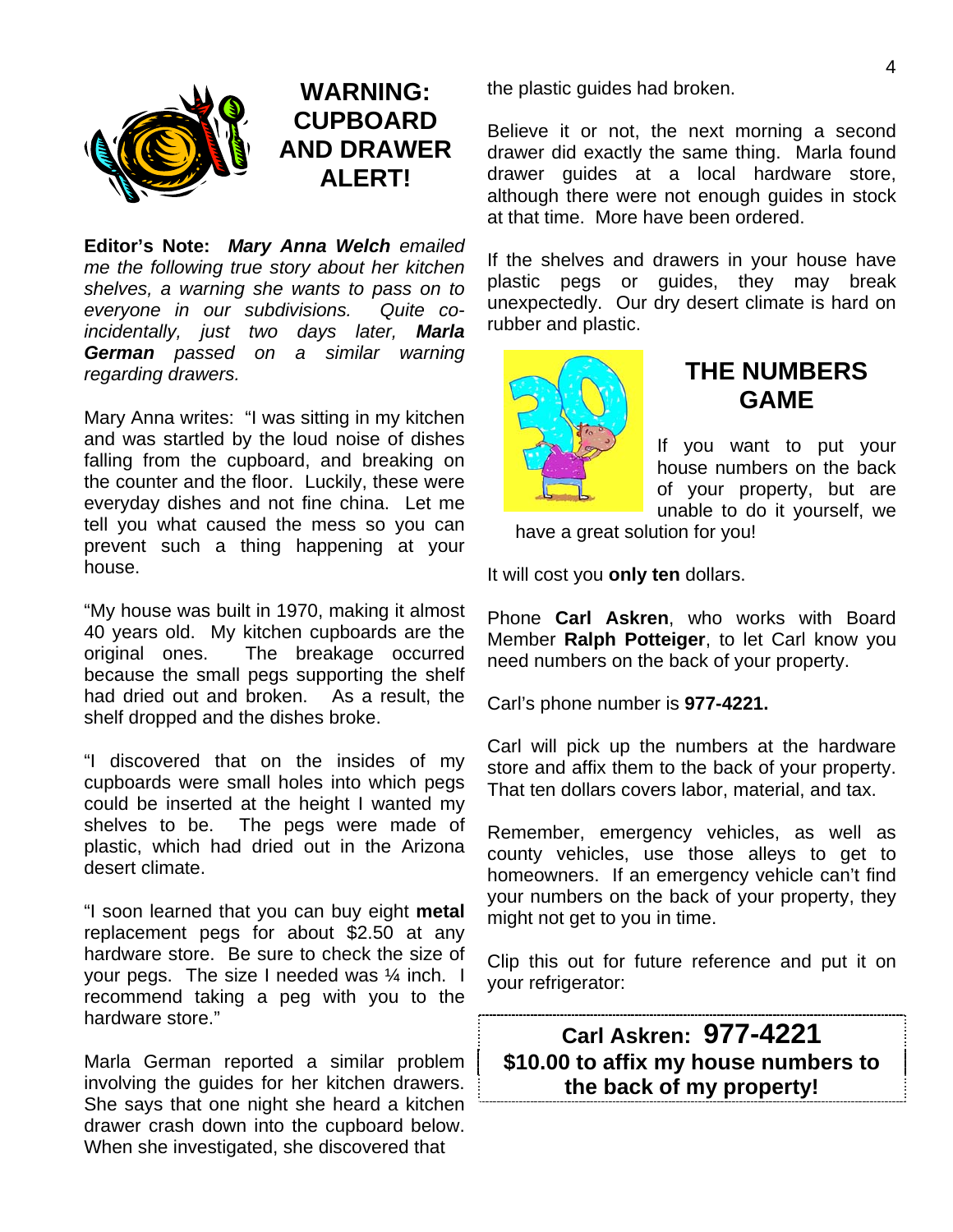### **NEW NEWSLETTER DATES**

I can hear you all now. Something else is changing? Yes, well, we like to keep you all on your toes. And maybe there will be a quiz! Okay, just kidding.

So what's the story about new newsletter dates? At the January Board meeting, the Board determined that we could save money by cutting the June issue.

We are also considering cutting the September issue. That means we will be putting out a spring newsletter and a fall issue.



We will pack each issue with great information, and save

money, too. In this economy, we think you'll agree that these are sound policies.



**ALOHA, SAYONARA, ADIOS, BON VOYAGE** 

To all our snowbird friends and neighbors, we wish you a safe trip to your other home. Have a great summer! But before you go, here's a handy checklist of things you should consider before you leave:

**Plan ahead for weed control**. This is the time of year to put down a pre-emergent to help control the growth of weeds. Remember that many of the so-called landscapers who say they'll keep your yards clean during monsoon season, don't! It's a kind of "Out of sight, out of mind" mentality. You might want to ask a good friend or neighbor to keep an eye on things while you're gone, and be sure they have a phone number where you can be reached.

**Protect your home from burglaries.** Thieves look for empty homes to break into during the summer, especially in Green Valley. Make arrangements to have your newspaper and mail stopped, or have someone you trust pick them up for you. Try to create the illusion that someone is home. Don't hide a key on the property; give it to a trusted neighbor. Some people even ask other neighbors to park a car in the driveway so the house does not appear empty.

**If you can, separate the water shut-off valve to the house from the irrigation system.** Unfortunately, that's not always possible, but if it is, it could save you problems. Then you can turn off the water to the house, but still have water flowing to your irrigation system. The point is you don't want a leak to occur inside the house while you're gone. If you aren't sure about this, call a licensed plumber!

Below is the short and easy-to-fill-out form regarding you and your email address(es).

**\_\_\_\_\_\_\_\_\_\_\_\_\_\_\_\_\_\_\_\_\_\_\_\_\_\_\_\_\_\_\_\_\_\_\_\_\_\_** 

Name: \_\_\_\_\_\_\_\_\_\_\_\_\_\_\_\_\_\_\_\_\_\_\_\_\_\_\_\_\_\_\_\_\_ Email:  $\blacksquare$ Name: \_\_\_\_\_\_\_\_\_\_\_\_\_\_\_\_\_\_\_\_\_\_\_\_\_\_\_\_\_\_\_\_\_ Email:  $\blacksquare$ 

Please check below:

\_\_\_ I prefer to access the newsletter on the Website, and I want to be alerted via email when there is a new newsletter on the site.

\_\_\_ I prefer to continue to receive the newsletter in the mail, but email me with other pertinent GVFPOA information.

See? Wasn't that easy? Just fill it out, clip it out and mail it to GVFPOA at PO Box 28, Green Valley, AZ 85622.

**FYI: As of March 2009, three people on the GV FPOA Board of Directors hail from the great state of Hawaii: Jim Doehring, Carol Kay, and Jan Lorimer. Aloha!**